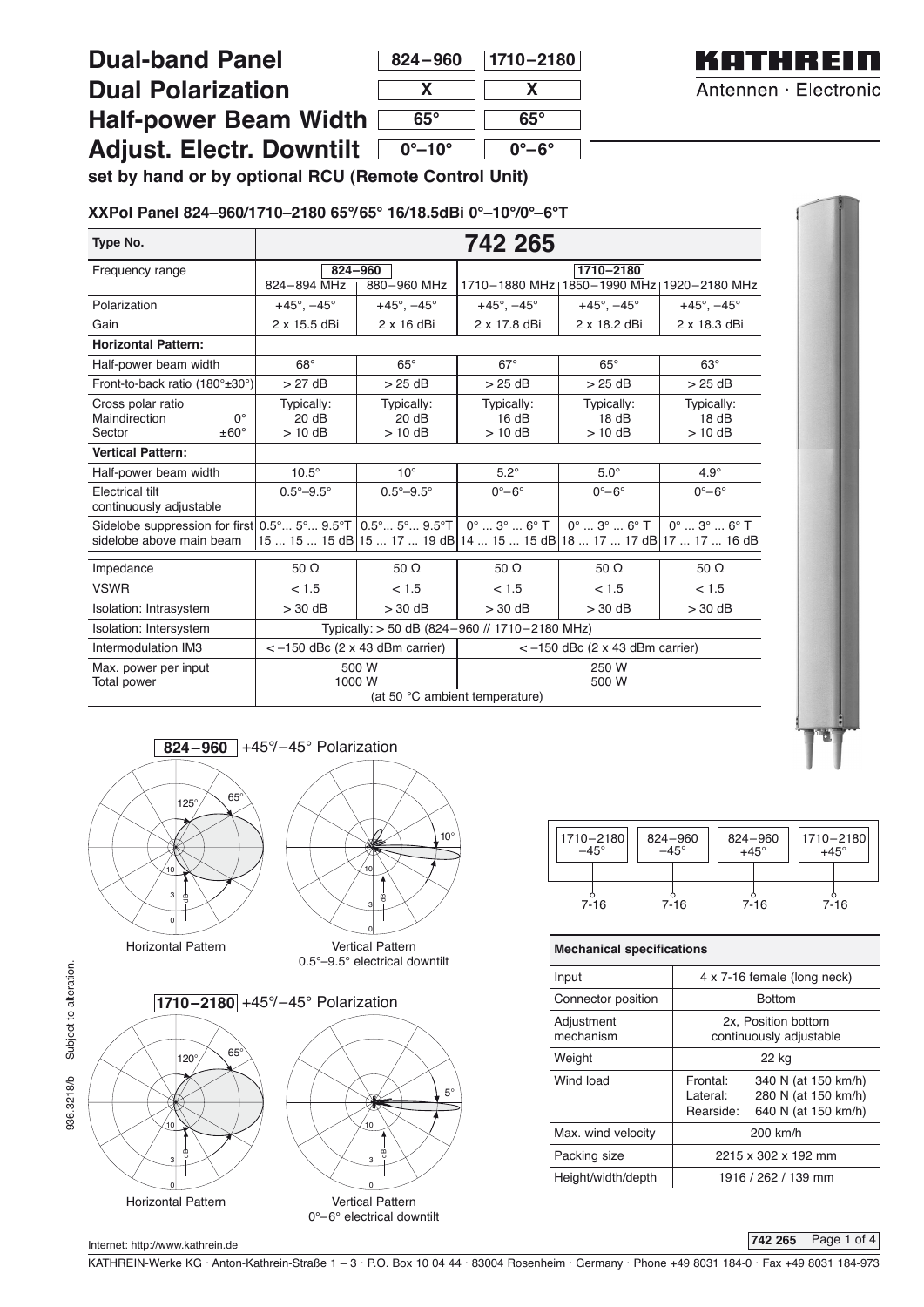# **Accessories General Information**

#### **Accessories** (order separately)

| Type No.  | <b>Description</b> | <b>Remarks</b>                       | Weight<br>approx. | Units per<br>antenna |
|-----------|--------------------|--------------------------------------|-------------------|----------------------|
| 738 546   | 1 clamp            | Mast: $50 - 115$ mm diameter         | 1.0 <sub>kq</sub> | 2                    |
| 850 10002 | 1 clamp            | Mast: $110 - 220$ mm diameter        | 2.7 kg            | 2                    |
| 850 10003 | 1 clamp            | Mast: $210 - 380$ mm diameter        | 4.8 kg            | 2                    |
| 733 677   | 1 clamp            | Mast: $60 - 115$ mm diameter         | 2.0 <sub>kq</sub> | 2                    |
| 733 678   | 1 clamp            | Mast: $115 - 210$ mm diameter        | 2.6 kg            | 2                    |
| 733 679   | 1 clamp            | Mast: 210 - 380 mm diameter          | 4.0 kg            | 2                    |
| 733 680   | 1 clamp            | Mast: 380 - 521 mm diameter          | 5.3 kg            | $\overline{2}$       |
| 737 975   | 1 downtilt kit     | Downtilt angle: $0^\circ - 11^\circ$ | 2.8 kg            |                      |

For downtilt mounting use the clamps for an appropriate mast diameter together with the downtilt kit. Wall mounting: No additional mounting kit needed.



**The limits for the coupling torque of RF-connectors, recommended by the connector manufacturers must be obeyed.**

**Any previous datasheet issues have now become invalid.** 

Page 2 of 4 **742 265**

Internet: http://www.kathrein.de

936.3218/b Subject to alteration.

936.3218/b Subject to alteration

# KATHREIN Antennen · Electronic

72 64 σ.

> 1916 1967 2007

> > 82 85 157

long neck

35–42

**RCU** 1710–2180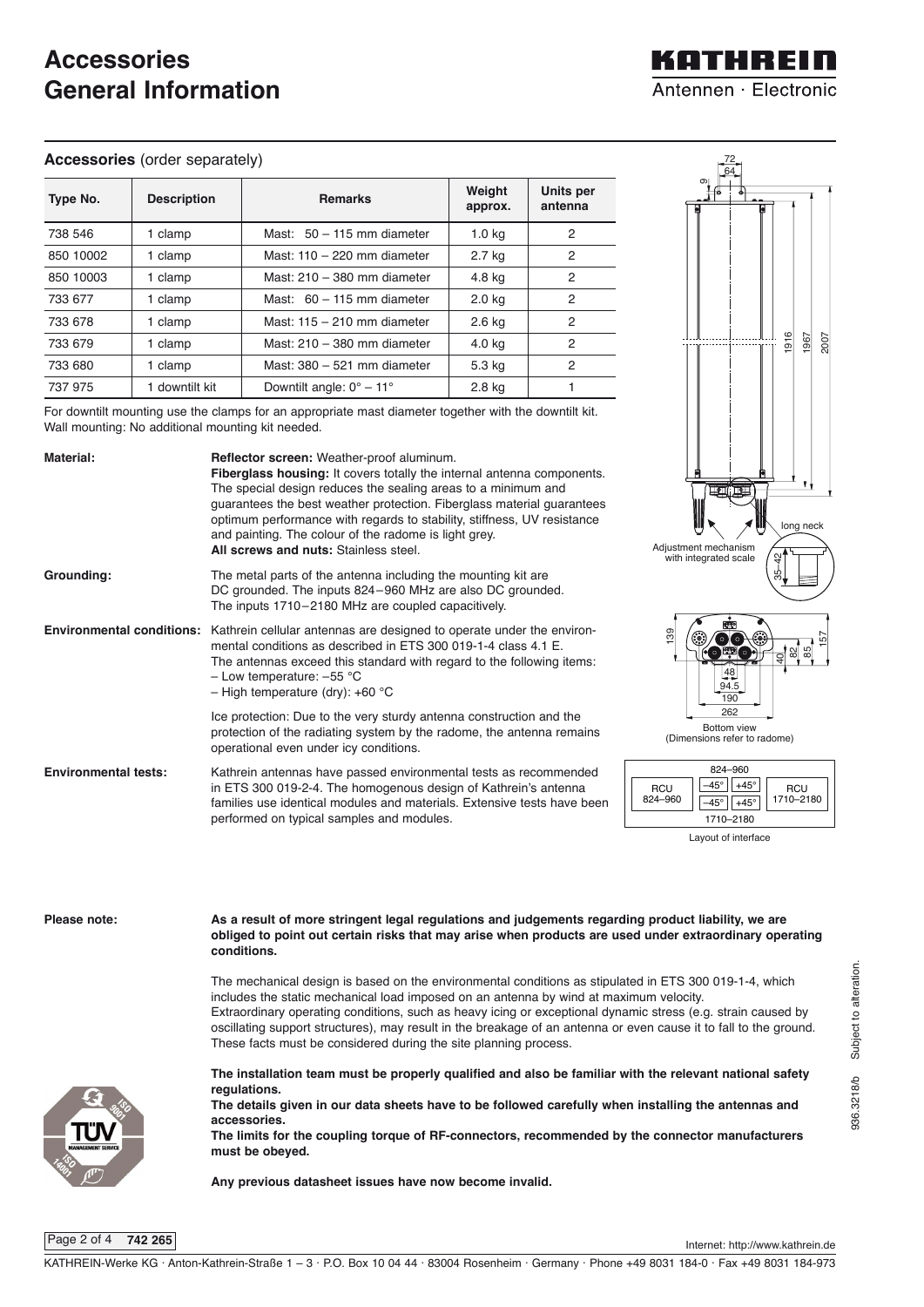# **General Instructions for Adjustment Mechanism**



### **Description of the adjustment mechanism (protective cap removed):**



➀ Adjustment wheel with twist-lock function.

➁ Downtilt spindle with integrated scale.

### **Manual adjustment procedure:**



- ➀ Thread for fixing the protective cap or the RCU (Remote Control Unit).
- ➁ Gearwheel for RCU power drive.



To set the downtilt angle exactly, you must look horizontally at the scale. The lower edge of the gearwheel must be used for alignment.









Screw on the protective cap again.

### **Optional: RCU (Remote Control Unit) for remote-controlled downtilt adjustment:**



### **For a description of RCU installation please refer to the respective data sheet.**

Internet: http://www.kathrein.de

**742 265** Page 3 of 4

KATHREIN-Werke KG . Anton-Kathrein-Straße 1 – 3 . P.O. Box 10 04 44 . 83004 Rosenheim . Germany . Phone +49 8031 184-0 . Fax +49 8031 184-973